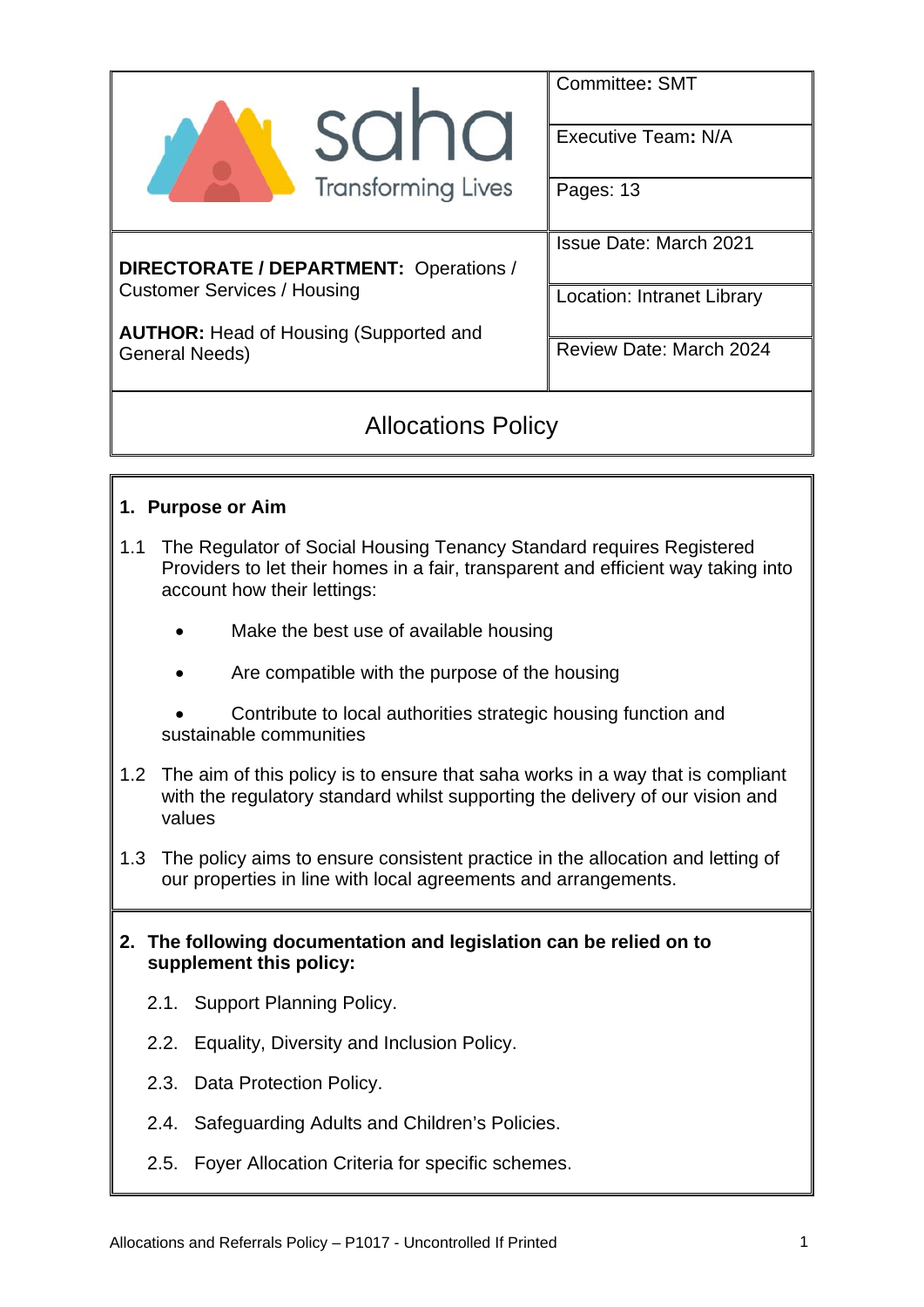- 2.6. Sheltered Housing Allocation Criteria.
- 2.7. Supported Housing Allocation Criteria for specific schemes.
- 2.8. Occupancy Agreements Policy.
- 2.9. Voids Management Policy
- 2.10. Probity Policy
- 2.11. Housing Act 2004
- 2.12. Right to Rent Regulation 2019
- 2.13. Right to Rent in line with Immigration Act 2014
- 2.14. Right to Rent Guide 2020
- 2.15. Homeless Reduction Act 2017

## **3. Introduction**

- 3.1. Saha provide a range of supported and general needs accommodation offering the most vulnerable in society safe, affordable homes and the support to enable them to thrive and to fulfil their potential.
- 3.2. This policy sets out how saha intends to allocate this accommodation and is our commitment to:
	- Making the best use of our available housing stock.
	- Contributing towards the sustainability of the areas that we work within.

 Contribute to local authority housing strategies, support their duty to meet identified housing need and assist in meeting homelessness duties.

- Providing social housing for those in most housing need
- Provide quality supported housing for those at risk of homelessness

#### **4. Scope**

- 4.1. This policy applies to all types of accommodation provided by saha including:
	- General needs accommodation for families, couples and single people
	- Foyer accommodation for young single people
	- Supported housing
	- Sheltered housing for people over the age of 55 years old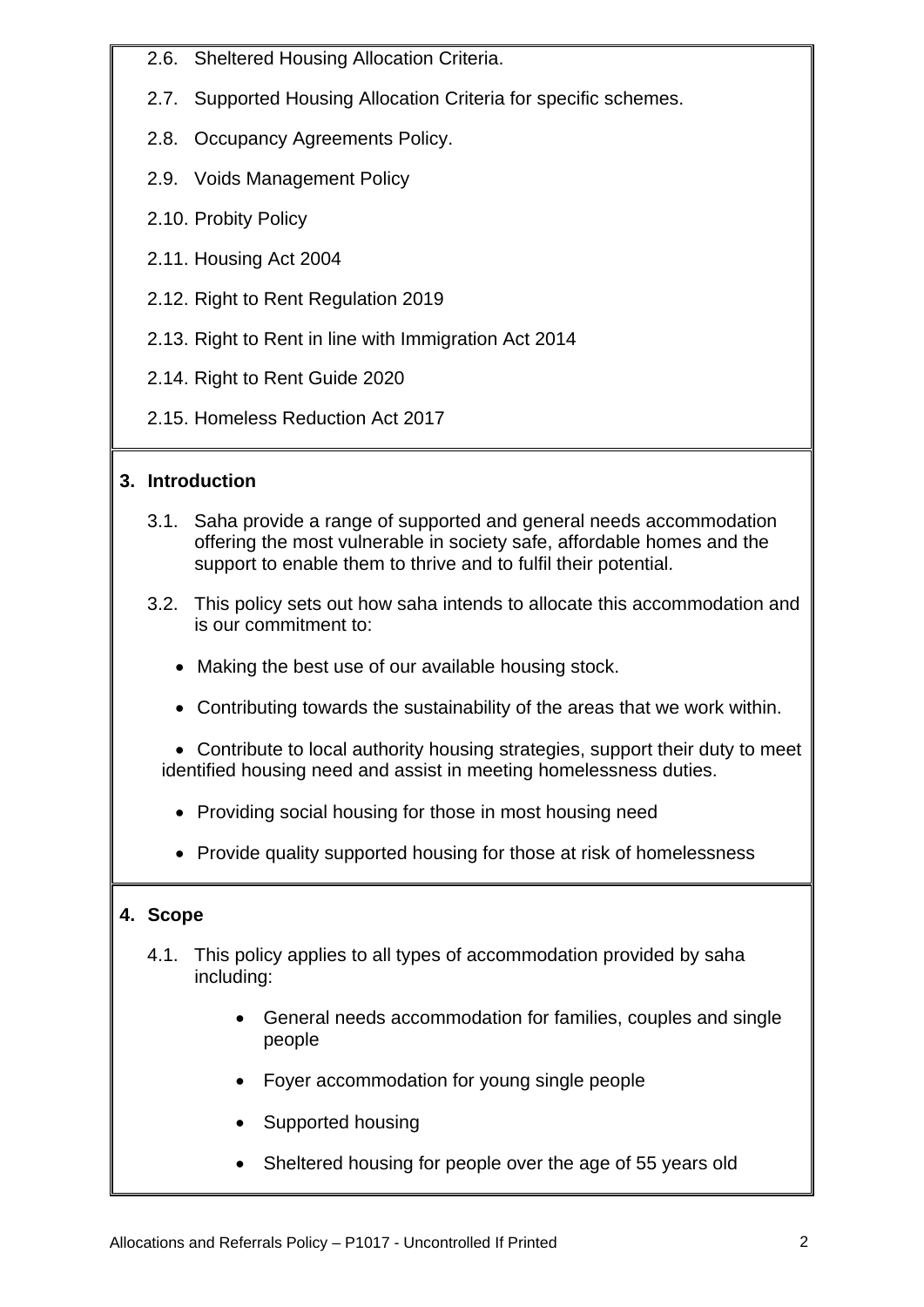Temporary housing for homeless people

**4.2** This Policy covers all applicants who

- register an interest in rehousing either directly with saha or via a Choice Based Lettings scheme which we are a partner of
- are referred to supported housing by the local authority commissioner, another support provider/partner agency or through self-referral (where appropriate)
- are referred to homelessness and refuge accommodation

# **5. Objectives**

- 5.1. This policy aims to achieve the following objectives:
	- Work in partnership with Local Authorities to meet housing need of current and future residents.
	- Offer choice to residents in the location and type of their future home.
	- Help deliver sustainable communities
	- Make the best use of our housing.
	- Ensure that allocations are transparently and fairly made.
	- Minimise empty homes or rooms, and maximise access to those in need of accommodation.
	- Meet Right to Rent Requirements

#### **6. Definitions**

- 6.1. **Allocation**  is the process by which we select the applicant who will be offered a tenancy**.**
- 6.2. **Nomination**  is the process used by some local authorities to refer applicants to housing organisations based on their housing need.
- 6.3. **CBL Schemes**  are generally operated by local authorities and each will operate differently. It is a way of letting all social housing in an area in a consistent way. The common feature is that once someone has registered that they are looking for housing they will have to 'bid' (register their interest) for properties that become available, rather than waiting to be offered one. Based on an individual's circumstances they will be awarded a 'priority rating' and this will act as the deciding factor if several people 'bid' for the same property.
- 6.4. **Sustainable Communities** are places where people want to live and work, now and in the future.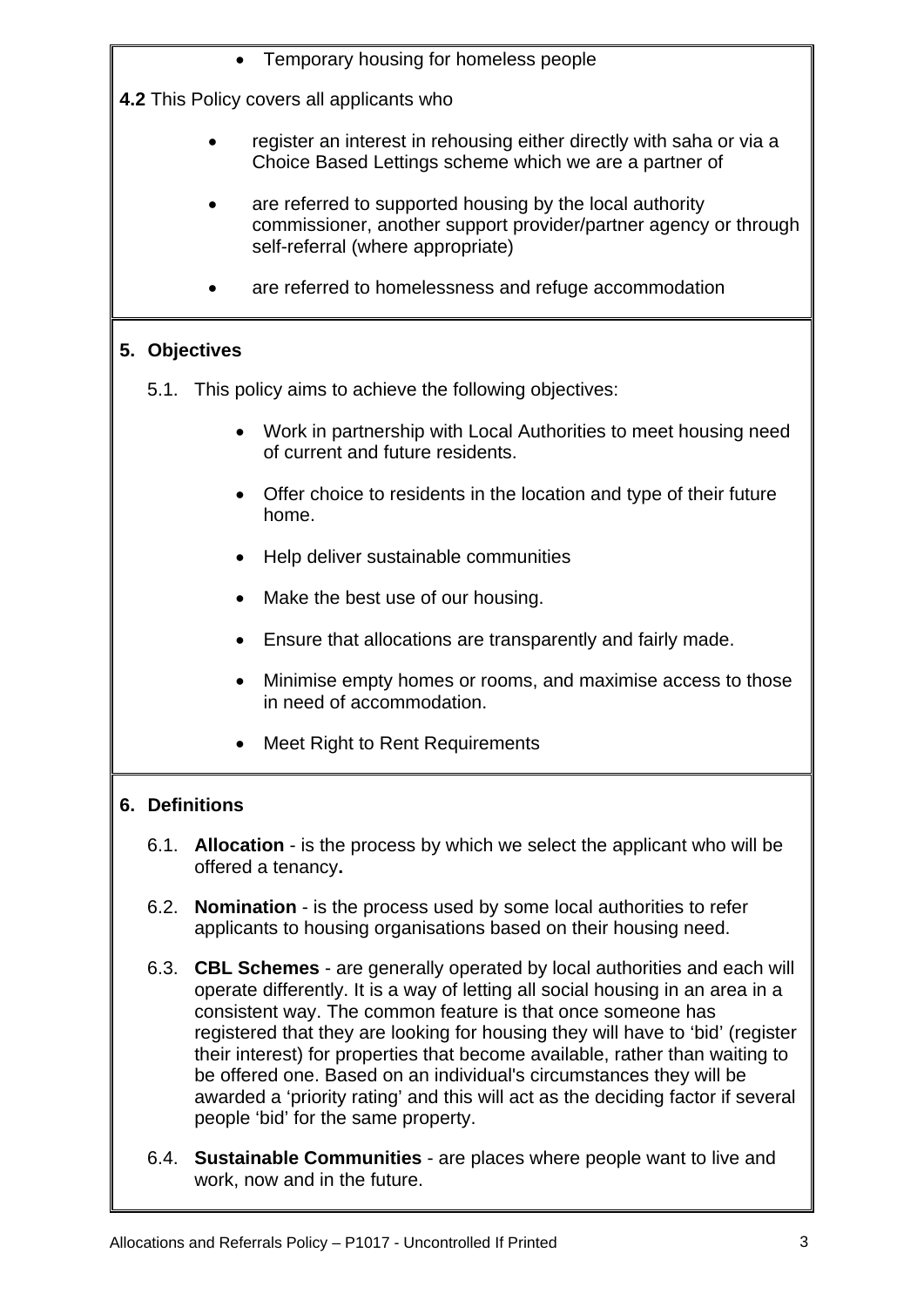- 6.5. **Lifehouse -** is a home that provides temporary accommodation for people who are homeless.
- 6.6. **Supported Housing-**Supported housing is any housing scheme where housing, support and sometimes care services are provided as an integrated package. Some schemes are long-term, designed for people who need ongoing support to live independently, others are short-term, designed to help people develop the emotional and practical skills needed to move into more mainstream housing.
- 6.7. **Right to Rent Checks** The legal duty that saha, as a landlord, must complete before letting a property to ensure all adults who will reside at the property in which they may be allocated have the 'right to rent'.

#### **7. Policy Statement:**

## 7.1. **Supported Housing**

- 7.1.1. Lettings to vacancies within our supported housing schemes including homelessness, refuge schemes and foyers are made via referral from a local authority, the National Domestic Abuse Database, other support provider or self-referral
- 7.1.2. Each supported housing scheme has a referral procedure and allocation criteria which must be followed in all instances

## 7.2. **Tackling Homelessness**

- 7.2.1. We have a responsibility to ensure that the people most in need of our accommodation and services are able to access them. We aim to provide a fair and transparent lettings process to meet the needs of new and existing customers whilst contributing to, and building, sustainable communities.
- 7.2.2. We aim to provide an efficient lettings service that meets our aims, the needs of our customers and the communities we serve. This means we will give customers clear and relevant advice to help them meet their needs and we aim to minimise the time that homes remain empty in order to assist those in housing need and minimise loss of income to the association.
- 7.2.3. We will work in partnership with local authorities to help meet their role in tackling homelessness and meeting local housing need and at the same time making the best use of available housing. We will embed the prevention of homelessness and tenancy sustainment within our key housing management policies.
- 7.2.4. We will participate and co-operate with any local authority that has, or wishes to introduce, a choice-based lettings scheme or a common housing register for social housing tenancies in their area where it is in the interests of our customers. The only exception to this practice may be where the Association takes direct referrals from our agency managed or supported housing services, to provide permanent move-on accommodation to residents living in temporary accommodation, and we can demonstrate clear value for money. In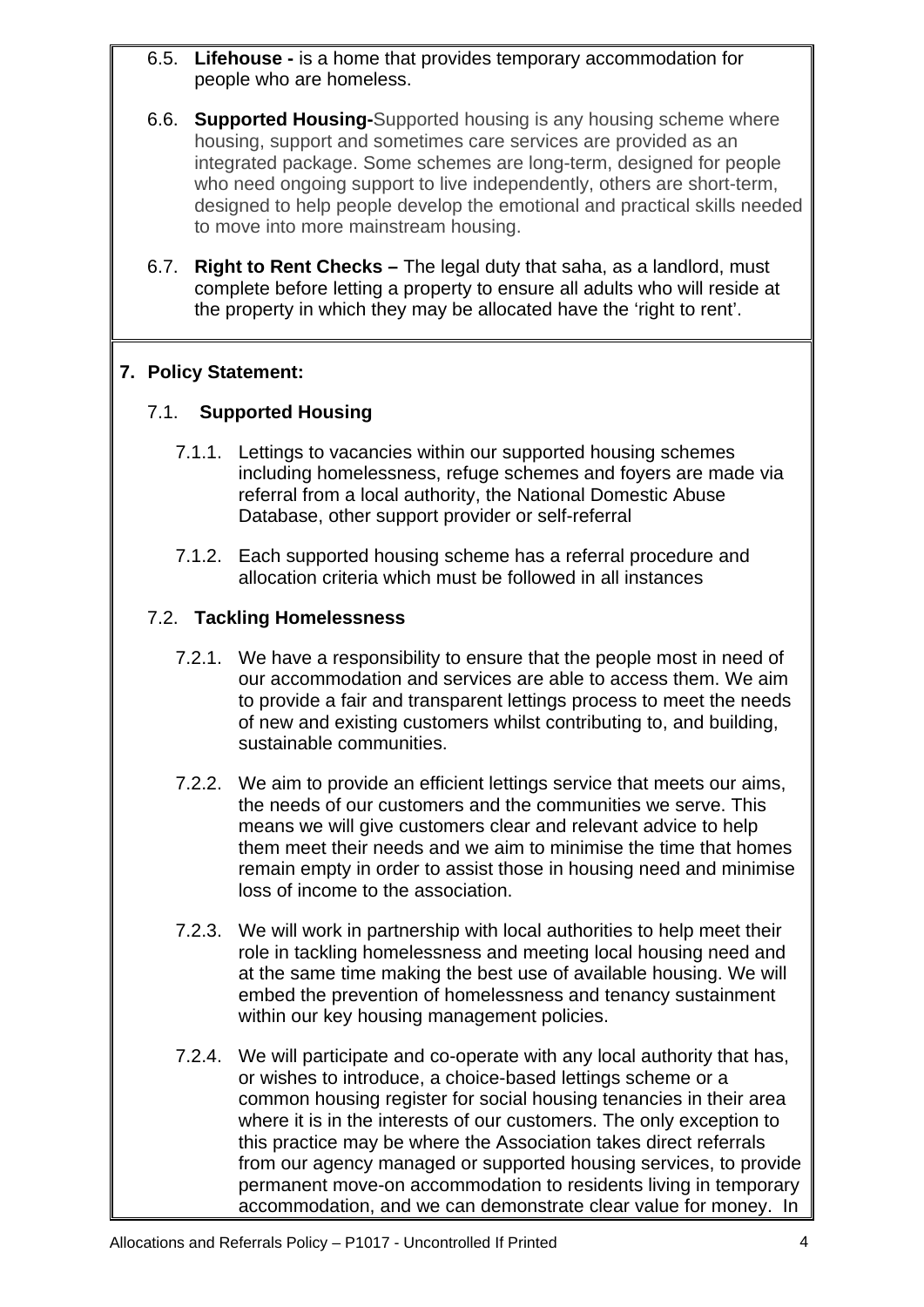negotiating with local authority partners about choice-based lettings schemes, we will always try to reserve some vacancies for our internal transfers and make sure that vulnerable residents are given every opportunity to take advantage of the scheme.

- 7.2.5. Where choice based lettings schemes are not in operation, we will liaise with the local authority regularly to review the allocations or nominations to meet local needs
- 7.2.6. We will support our customers as far as possible to choose where they want to live and we aim to match the right person with the right property first time.
- 7.2.7. We will use our supported housing schemes to support the most vulnerable in our society reducing their risk of homelessness and working to prepare them for their own independent sustainable tenancy.
- 7.3. We will consider applications from the following:
	- 7.3.1. **Nominations from local authorities**  our nominations agreements with local authorities offer between 50 and 100% of lettings to people nominated by local councils the percentage will depend on the local authority. Where a local authority has 100% nomination rights and a CBL scheme, customers will need to join the CBL scheme.
	- 7.3.2. **Nominations from approved and publicised referral agencies**  saha maintains a register of agencies that can refer customers to specific properties.
	- 7.3.3. **Internal transfers** in most areas saha has retained the right to allocate up to 50% of our empty properties. In these areas we hold a waiting list for people wishing to transfer to another saha property
	- 7.3.4. **Decants**  tenants of saha who need to move temporarily from their home, usually due to major works, fire or flood.
	- 7.3.5. **Mutual exchanges** we ensure our assured and secure tenants understand their right to exchange, we are members of Homeswapper, a national exchange service to help our residents find someone to exchange with.
	- 7.3.6. **Move-on**  we provide temporary agency managed services and shared accommodation helping people live independently, often for the first time.
	- 7.3.7. **Referrals** some designated properties are part of initiatives or arrangements where referrals are made for vacancies. These referrals come from agreed referral agencies referring people whom the scheme aims to assist.
	- 7.3.8. **Direct lettings** where local authorities are unable to provide nominations to some of our sheltered schemes and low demand properties we advertise and take direct applications.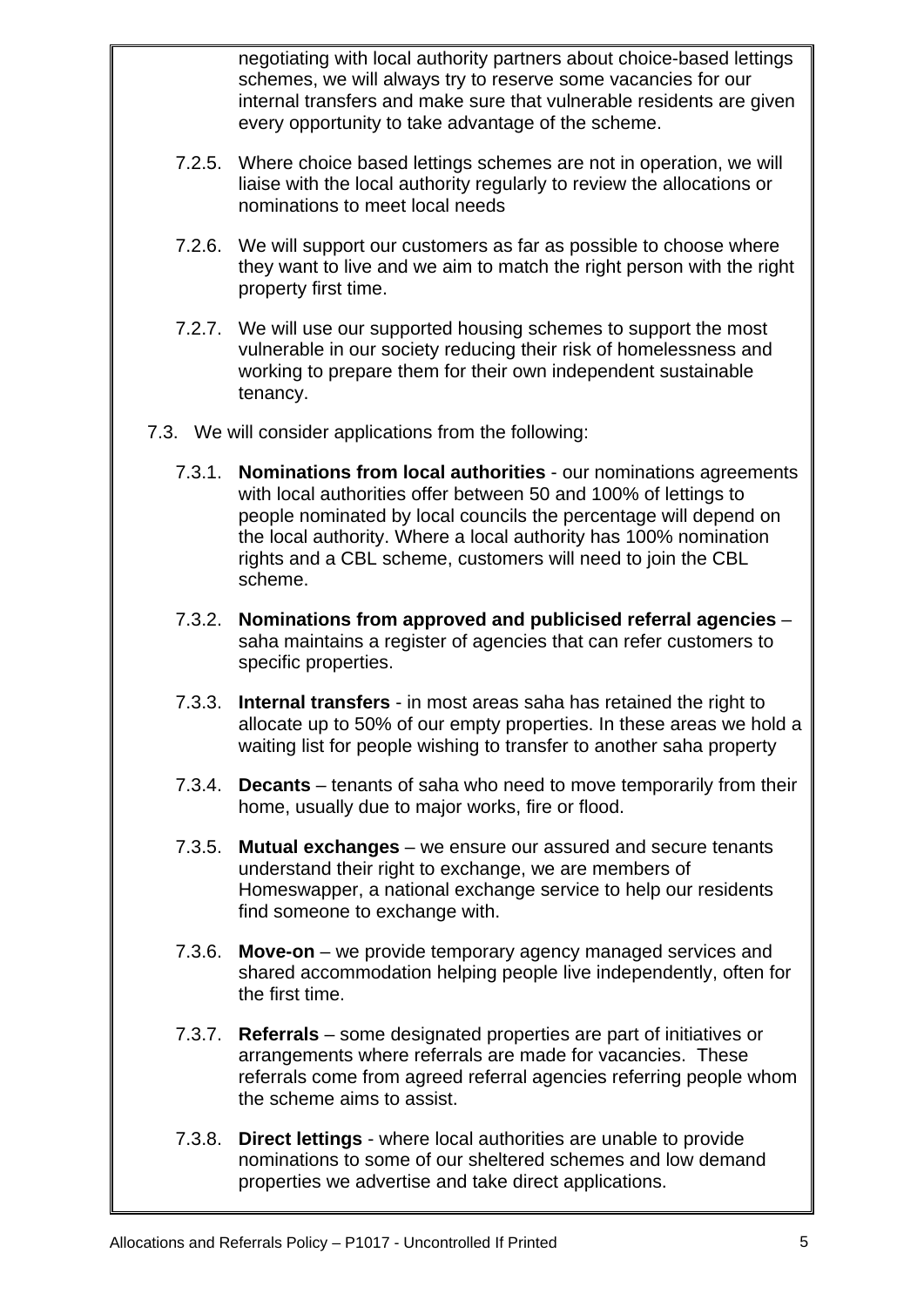# 7.4. **Eligibility criteria for a saha home**

- 7.4.1. We operate eligibility criteria for our homes to ensure a fair and transparent system for assessing all applicants for housing, whether through a nomination, referral, move-on, transfer, exchange or direct letting. The criteria will generally depend on the type of housing; to be eligible applicants must meet the following criteria:
	- $\bullet$  Be over 18 years of age for general needs accommodation  $-$  in exceptional circumstances we house 16- or 17-year olds.
	- Be over 55 years old for sheltered (only one person in a partnership must be 55);
	- Be in housing need.
	- Have the 'Right to Rent' in line with the Immigration Act 2014
	- Be in line with contractual requirements (for a supported housing scheme)
- 7.5. We do not automatically exclude people and will consider the circumstances and need in each individual case, e.g., in cases of rent arrears we will consider cases where the applicant(s) can demonstrate that they have taken steps to rectify the situation, however applicants who meet the above criteria **may** be rejected for the following reasons:
	- A tenant or owner of another home.
	- Have unmet support needs which we cannot meet or risks which we cannot manage
	- Provided false or misleading information in their application.
	- Have outstanding rent arrears with saha or another landlord and the debt is not being repaid.
	- Have broken the terms of a previous tenancy with ourselves or another landlord and we or the landlord has taken legal action, for example, anti-social behaviour.
	- Under or over occupation of the property allocated to.
	- Do not meet the specific criteria for a disabled property, sheltered, supported, foyer or other accommodation designed for specific groups.
	- Do not have the 'Right to Rent'.
	- Do not meet criteria under the Local Lettings Policy
- 7.6. In some cases, we will ask applicants who are ineligible for housing due to for example anti-social behaviour in our neighbourhoods or previous evidence of failed tenancies to work with appropriate support workers or agencies before approaching us again to consider their application. We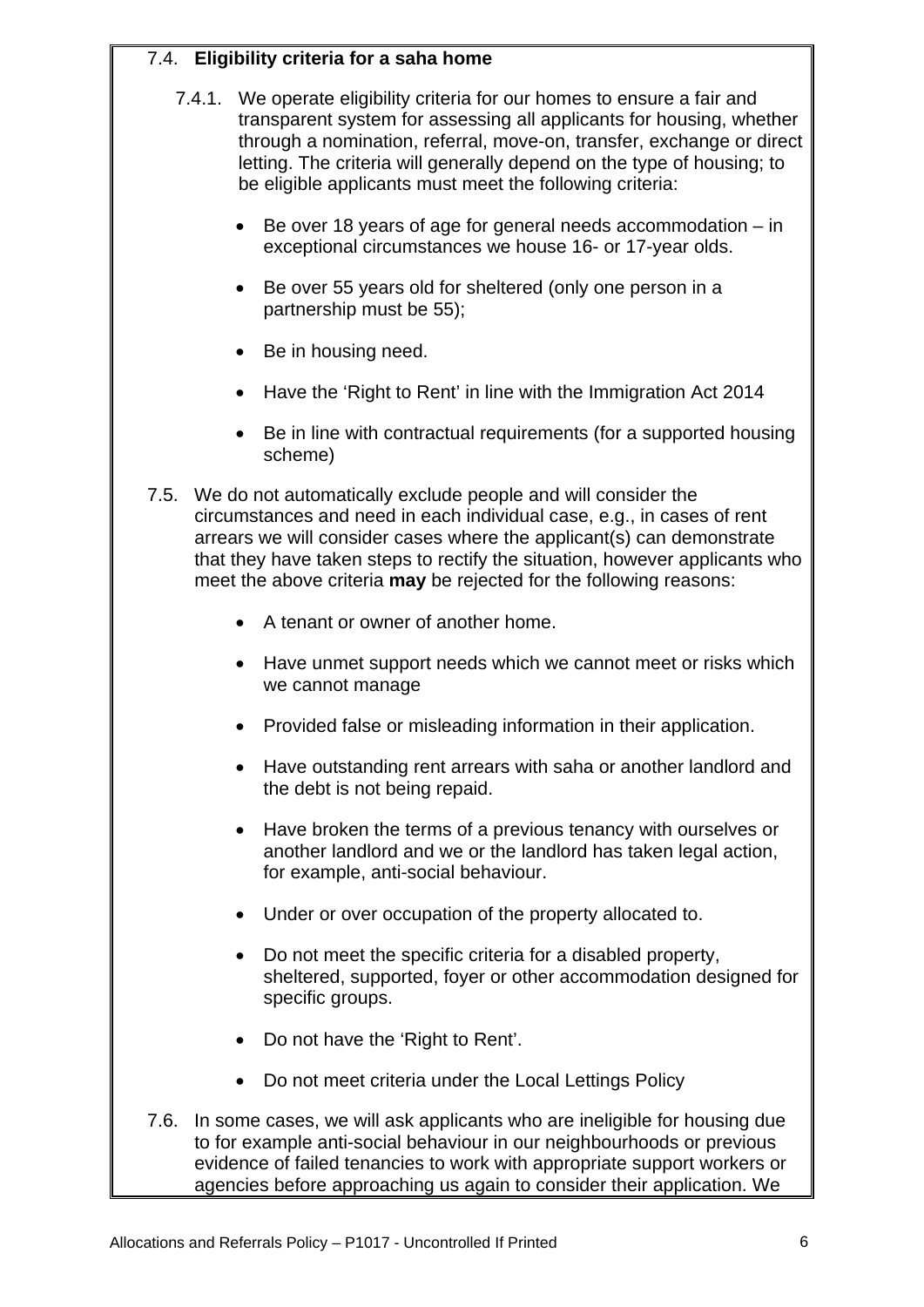will be clear about what action we advise them to take before we will reconsider their application

7.7. Supported Housing projects, Foyers and Homeless services have their own set of eligibility criteria based on local service level agreements and contracts.

## 7.8. **Assessing applicants**

- 7.8.1. Direct applicants, move-on applicants, transfer applicants and applicants for supported housing will be assessed to help determine need and priority. Properties are offered to suitable applicants who are in the highest band/have the highest number of points.
- 7.8.2. We carry out assessments to transfer, referral and direct applicants to verify circumstances, complete a vulnerability matrix and discuss options. We assess all applicants against our eligibility criteria. Whilst we give preference to those in housing need, we may also consider the needs of the wider community and use information provided to us by other agencies as part of this process.
- 7.8.3. The decision to allocate a specific property will include an overall assessment of the potential sustainability of the tenancy and its contribution to maintaining a sustainable community. In some areas we may agree a Local Lettings Policy with residents and the local authority and lettings will be made in line with that policy.
- 7.8.4. We aim to support people into independent living and create sustainable communities. To achieve this, we need to ensure that people are getting the support they need. Where an applicant is identified as vulnerable, we will request information on the support that they are receiving. Where we believe support is inadequate for the type of accommodation available, we may refer the applicant to a support provider.
- 7.8.5. Where an applicant is referred to accommodation specifically designed to support them in independent living, we will carry out a needs assessment. This assessment is designed to ensure that, working with other agencies, the appropriate support is provided at the times and frequency required to enable the tenancy to be sustained. This assessment is not used as a basis for rejecting an applicant, rather a tool to consider any support we can put in place so that we can include them.
- 7.8.6. Where we reject an application for housing, this rejection will be approved by a service manager/team leader. We will always give clear reasons why an application has been rejected and provide the applicant with information on alternative options.

#### 7.9. **Right to Rent**

7.9.1. In accordance with the Immigration Act 2014, saha will carry out the necessary tasks to ensure that all prospective occupants of one of our properties has the right to rent. (With the exception of lets made through nomination agreements through a local authority or arising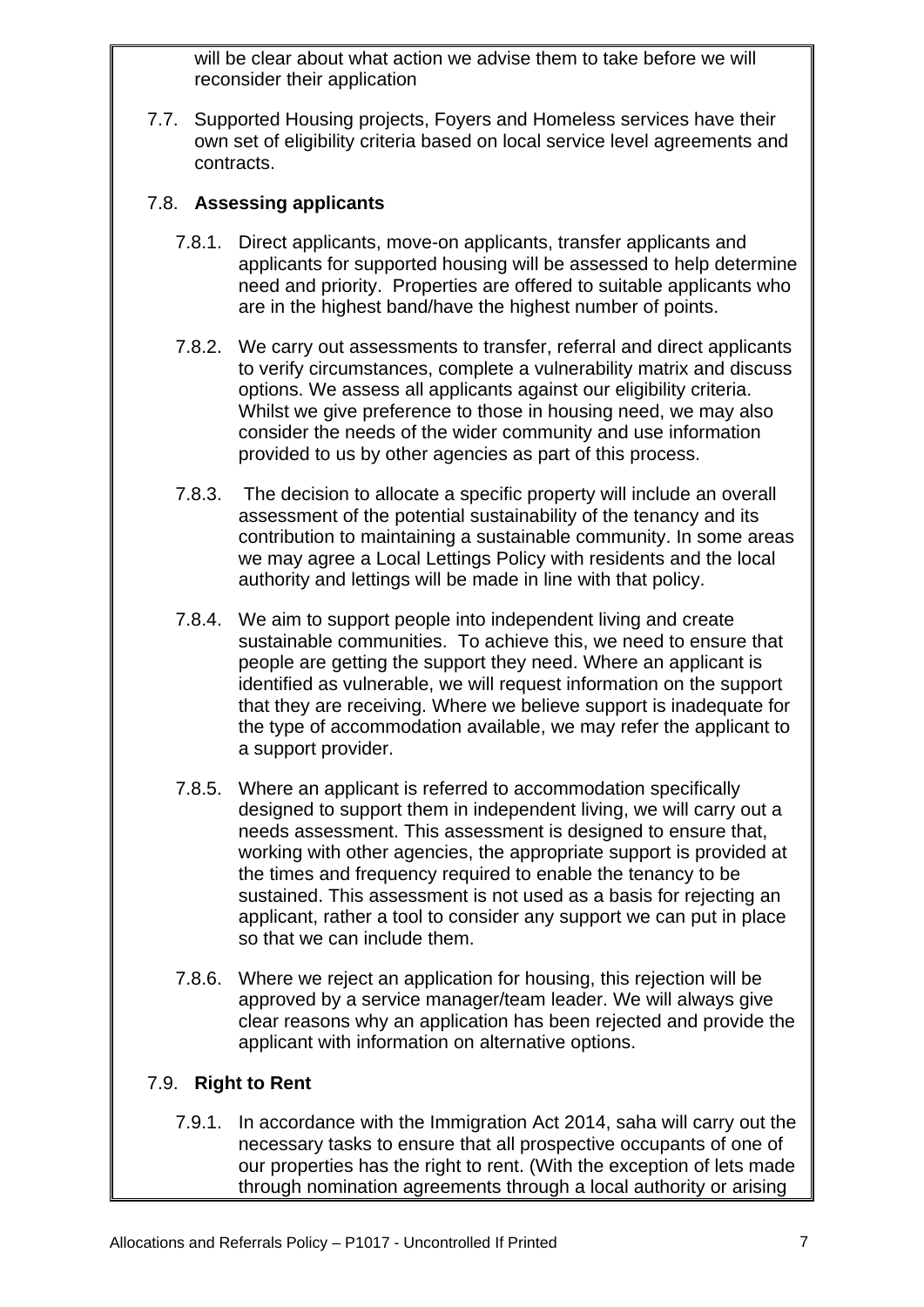through a homelessness or social services duty where we will assume that the local authority has made the appropriate checks.)

7.9.2. Checks will be made to ensure that the individual has the appropriate immigration and/or other related permits, visas, and identification to reside in the UK. (The original documents must be seen). Copies will be taken and securely stored in accordance with data protection legislation.

#### 7.10. **Consideration of property size and type**

- 7.10.1. We will maximise the use of our stock being mindful of issues such as the size and designation of the property.
- 7.10.2. In determining whether a property is suitable in terms of size, a separate bedroom is deemed necessary for:
	- A cohabiting couple.
	- A parent in a single parent family.
	- Each adult over 18.
	- Children over 10 of different sexes.
	- More than two children whatever age or sex
- 7.10.3. Generally additional bedrooms will only be allocated to those with equal access or staying contact with children. Evidence of an agreement will be required. However, consideration will also be given to affordability for that applicant of a larger property before it is allocated to them
- 7.10.4. we will take into account unborn children where proof of pregnancy is provided (a verified MATB1 form)

#### 7.11. **Under-occupation**

- 7.11.1. saha will work to address under occupation and overcrowding in the homes we provide.
- 7.11.2. saha has a predominance of single person accommodation, however in areas where we have family accommodation, we will work in partnership with the Local Authority to offer incentives that may make a property available for a larger household where underoccupation has been identified.
- 7.11.3. Saha will not allocate a home for which the household would be under occupying the property. The exception to this would be where it is clearly evidenced that the under occupation would cease within three months of the tenancy commencement, for example where an additional member will be joining the household such as a returning member of the armed forces.

#### 7.12. **Transfers**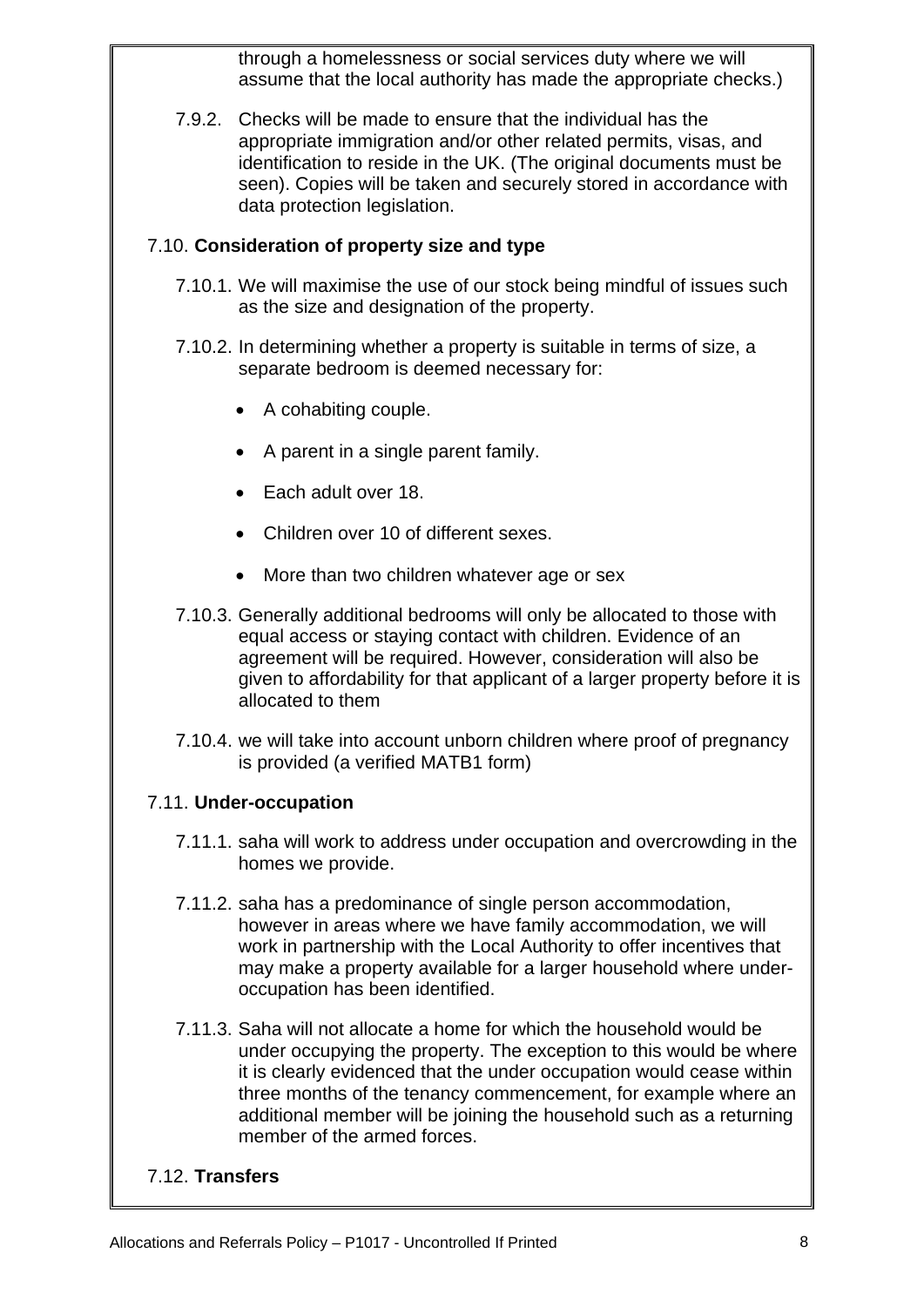- 7.12.1. Existing tenants have the right to transfer subject to satisfactory completion of their starter tenancies.
- 7.12.2. Transfer applicants will be subject to the same assessments on eligibility as other housing applicants when establishing their priority although in special circumstances the Head of Housing can give additional priority or approve direct matches where it is deemed necessary.
- 7.12.3. Transfer applicants will be expected to have conducted their tenancy in a satisfactory manner including cooperating with a pre-termination inspection to assess the upkeep of their property except in exceptional circumstances**.**

## 7.13. **Suspensions**

- 7.13.1. Suspensions occur where applicants currently do not meet the criteria for different Choice Based Lettings schemes. These will vary depending on the scheme but usually involve rent arrears, antisocial behaviour or criminal convictions which are relevant to the applicant living in a particular neighbourhood or locality. Reasons will always be provided for suspension and will identify what the applicant must do to improve their situation and to qualify for the waiting list.
- 7.13.2. Appeals against suspensions will be dealt with as part of our appeals process where we are an administering partner of a choicebased lettings scheme; they may be passed onto relevant partners where we do not register or manage applications as part of the scheme.

# 7.14. **Local Lettings Plans**

- 7.14.1. Local Lettings Plans may be established for specific schemes in exceptional circumstances following consultation with residents, local authorities and key stakeholders.
- 7.14.2. There must be a clear identified benefit, for example high levels of empty properties or severe anti-social behaviour issues.
- 7.14.3. Care must be taken to ensure that such plans are not discriminatory

# 7.15. **Making offers**

- 7.15.1. When we make an offer of housing, we will always give applicants details of the accommodation and an opportunity to view the property, with a member of our team available to answer questions and point out any specific features. In the case of supported housing applicants, they may also have the opportunity to meet other service users who will be sharing the accommodation. At this stage we will give a copy of our minimum lettings standard for our empty properties and an information pack about the property and the area, including a copy of the tenancy agreement.
- 7.15.2. For general needs allocations, we will give an applicant at least 7 calendar days to make a decision about the property offered to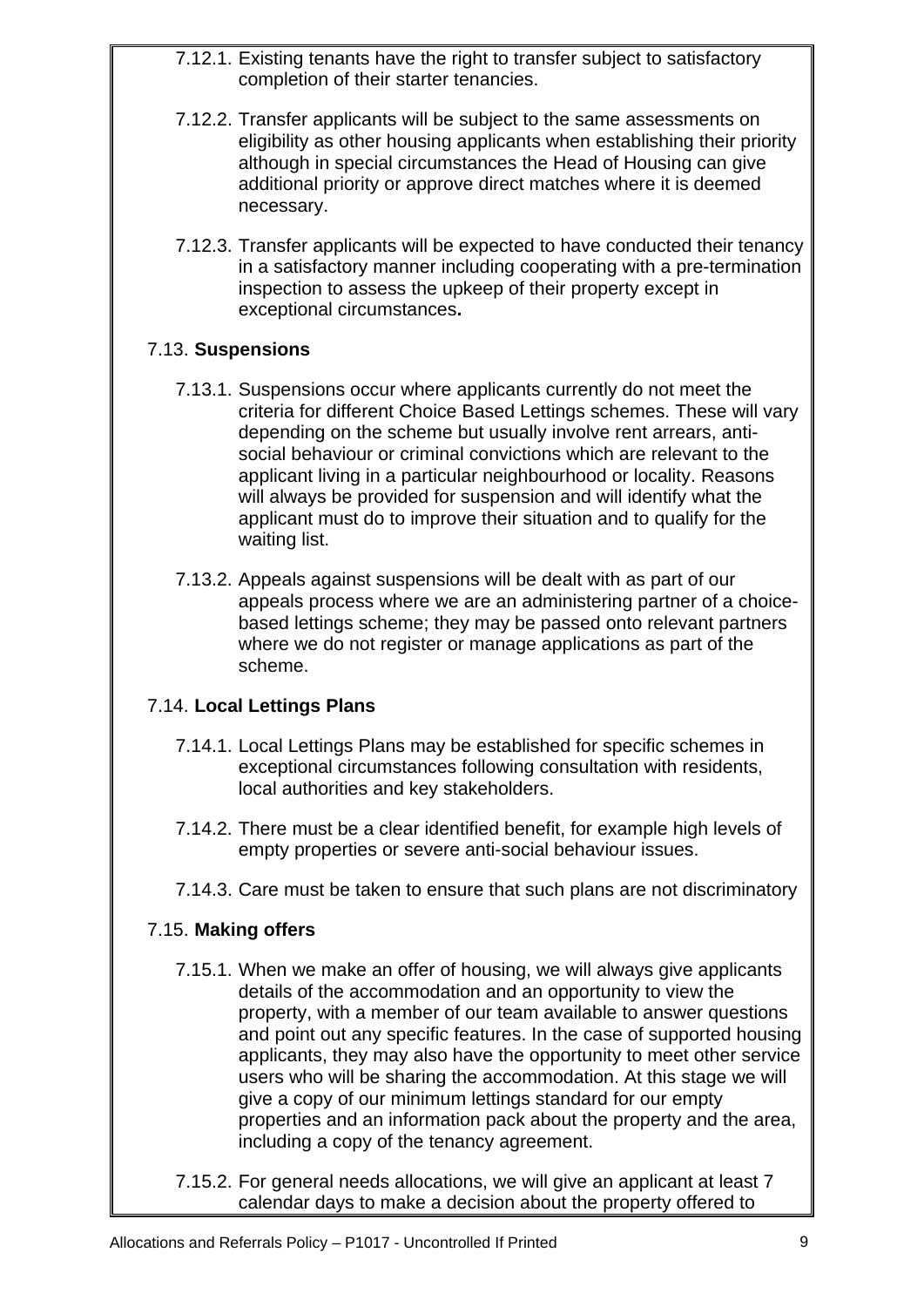them. Where the property is accepted, we will arrange for the tenancy to be signed at our offices, digitally, or at the property. At the sign-up interview, we will give further information on saha's policies and procedures and collect information from the new tenant, including their preferred method of receiving future information and communication.

7.15.3. Follow up visits one month after moving in are carried out for all new general needs tenants to ensure that they have settled into their new home, to give them an opportunity to ask questions and to identify any issues with the tenancy or any support needs.

#### 7.16. **Allocations to employees, their relatives, or Salvation Army personnel**

7.16.1. saha wishes to maintain the highest standards of integrity by not giving non contractual benefits to our employees, board members or their families or those of our parent organisation, The Salvation Army. We do this by ensuring we do not grant tenancies where this is not a contractual part of the job or, in relation to The Salvation Army, there is significant social benefit to the local community in doing so. In certain circumstances a tenancy may be granted but this would be carefully considered, with the benefit of doing so quantified and approved by the Executive Management Team and reported to the Board. Any lettings to staff, relatives or Salvation Army personnel will be subject to the same rent levels that would be expected from any applicant.

## 7.17. **Appeals Process**

- 7.17.1. If an applicant is not happy with how their application for rehousing has been dealt with they can appeal this decision using saha's complaints process.
- 7.17.2. This process can be used by anyone who receives a service from the Association.
- 7.17.3. Where complaints relate to applications or decisions made by other choice-based lettings partners we will refer the applicant back to the partner organisation that has either registered or made the decision.

# **8. Monitoring and Reporting**

- 8.1. We have a set of service standards or promises for our allocations and lettings service. We monitor these through regular feedback from new residents, spot checks and audits. We report back to employees and residents through our regular newsletters.
- 8.2. We monitor that our homes are speedily and fairly let by:
	- 8.2.1. Setting ourselves clear targets for letting homes that are monitored regularly.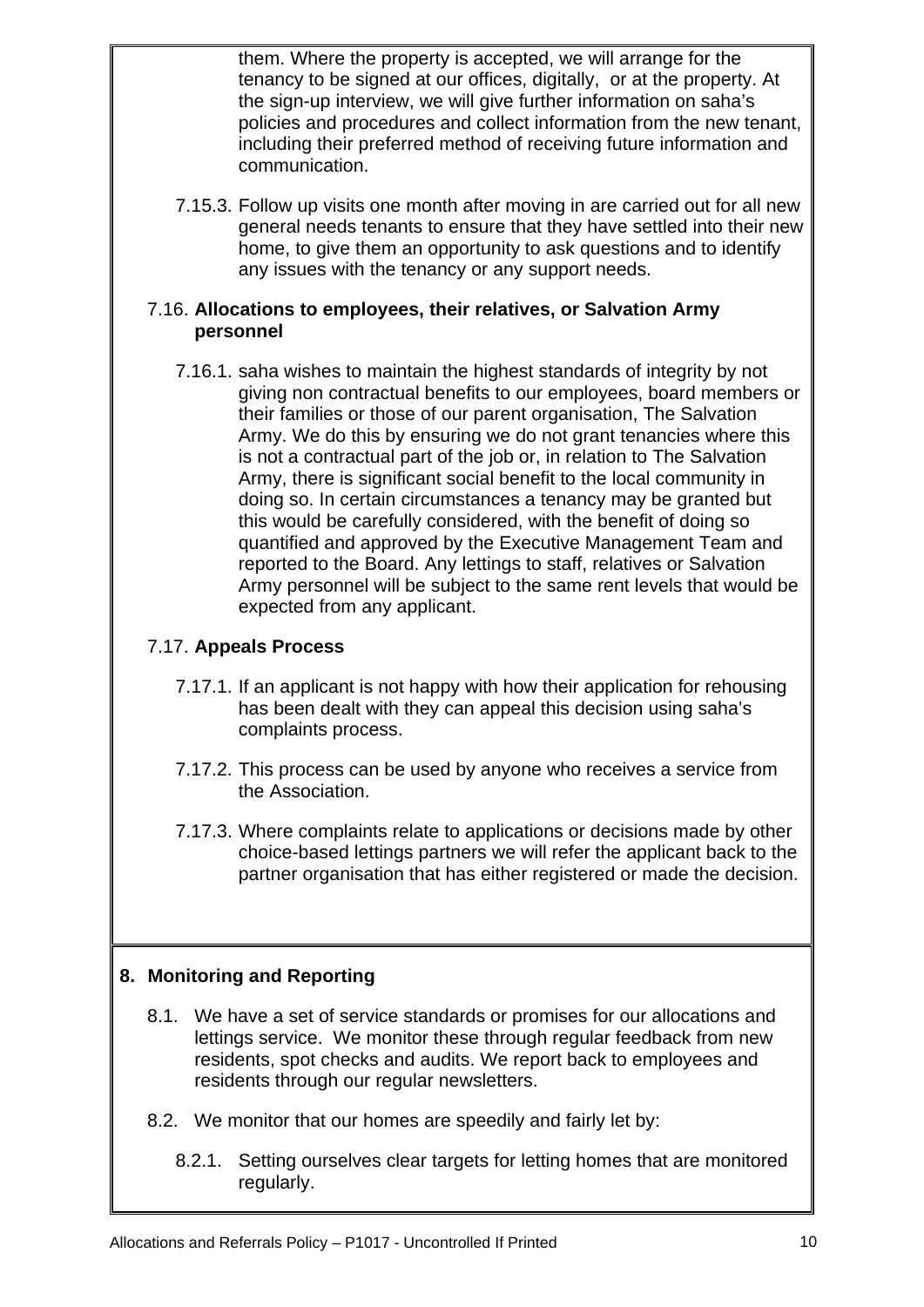- 8.2.2. Running weekly management reports to identify progress on letting empty properties.
- 8.2.3. Producing quarterly Key Performance Indicator (KPI) information that is reported to Board.
- 8.2.4. Producing monthly Tenancy Sustainment information to identify issues or trends which may impact negatively on our allocations.
- 8.2.5. Publicising performance information to residents via the quarterly newsletter.
- 8.2.6. Working with the local auditing and quality control systems put into place by local commissioners.
- 8.3. We monitor satisfaction with our lettings service through a follow up feedback survey of all new tenants. We feedback the results to residents through our newsletter and use the information to help improve our service.
- 8.4. We record all lettings in the Continuous Recording of Lettings (CORE) system for monitoring the characteristics of all RP lettings.

#### **9. Implementation**

- 9.1. saha will ensure that the implementation of this policy is proactively inclusive across all activities with particular attention towards the protected characteristics as defined in the Equality Act 2010 whilst also being mindful towards the inclusivity of other vulnerable and marginalised groups that may be affected.
- 9.2. We will keep applicants informed at all stages of the lettings process using the most appropriate method of communication requested by the applicant, for instance translated information, keeping the applicant informed by phone or involving an advocate.
- 9.3. We aim to provide a fair and transparent lettings service that is inclusive. To ensure that we achieve this we will monitor our lettings. Where our lettings are not reflecting the diversity of local housing needs, we will identify action that we need to take.

#### **10. Roles and Responsibilities.**

#### 10.1. **Residents Responsibilities**

- 10.1.1. This policy applies to applicants who are not currently residents and our residents who wish to transfer or exchange. All applicants, whether residents or not, are required to:
	- Be honest on their application forms and at their interviews in order that we can investigate support needs appropriately.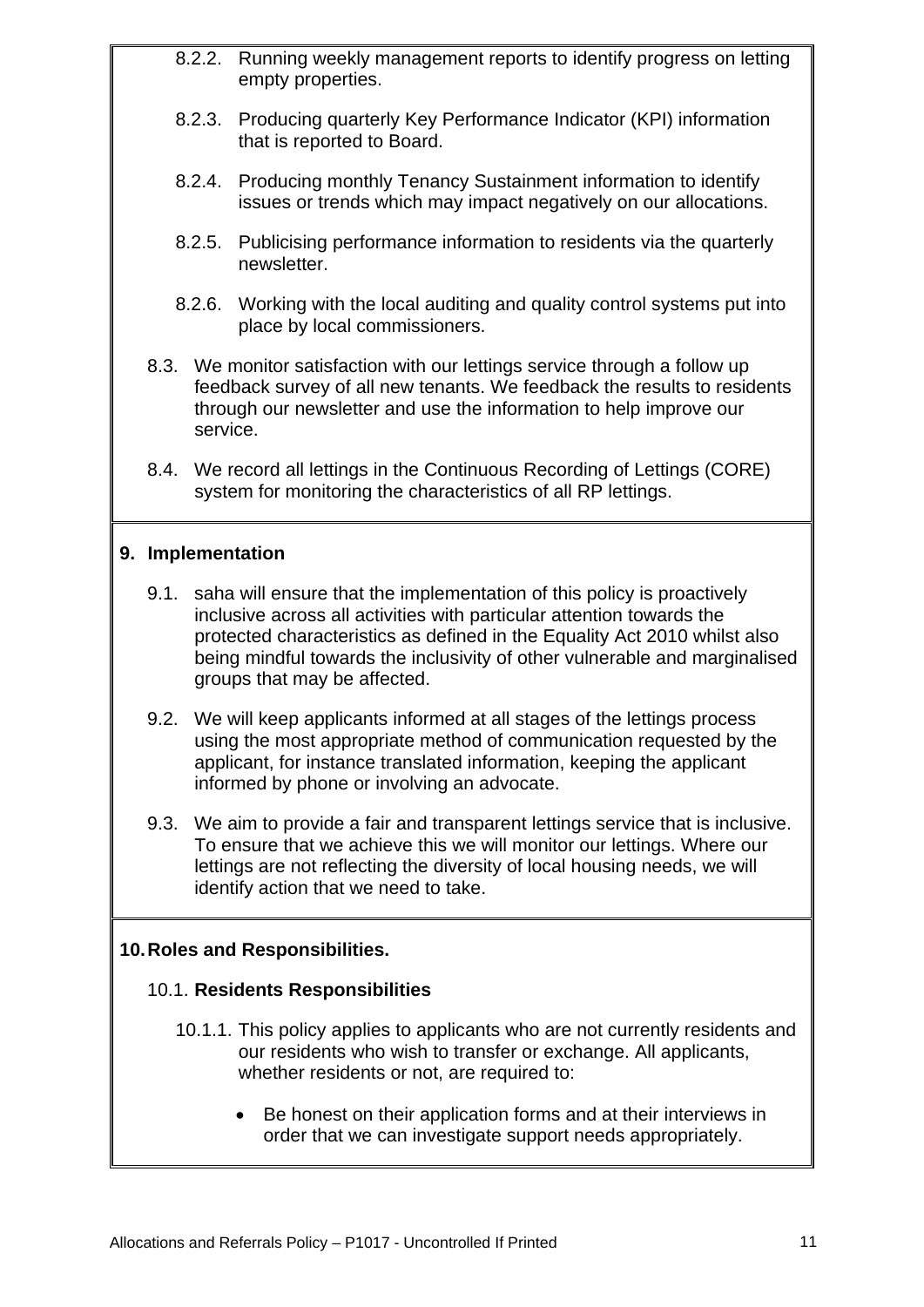Work with us in providing details to all agencies required to be involved in the allocations process and to attend meetings/appointments when agreed.

#### 10.2. **Employee Responsibilities**

- 10.2.1. The Executive Director of Operations is responsible for the overall implementation of the Allocations policy and the Head of Housing (Supported and General Needs) will have direct responsibility in ensuring that the policy is implemented effectively. All officers dealing with allocations are responsible for ensuring that:
	- The property is advertised in the most appropriate place for letting as soon as is practicable
	- Local lettings plans and allocations agreements are adhered to.
	- That local procedures for referral and acceptance onto support housing schemes are followed.
	- All information on the letting is recorded accurately and appropriately to demonstrate a transparent process and allow for future scrutiny.
	- The applicant is kept informed appropriately at every stage of the process and decisions are clearly explained.
	- The applicant is given a right of appeal if they feel they have not been fairly treated or disagree with a reason for them having been refused accommodation.

#### **11. Policy Review**

11.1. We will review the operation of this policy in consultation with our residents, staff and relevant stakeholders (where appropriate), in light of current best practice, amending the policy where required.